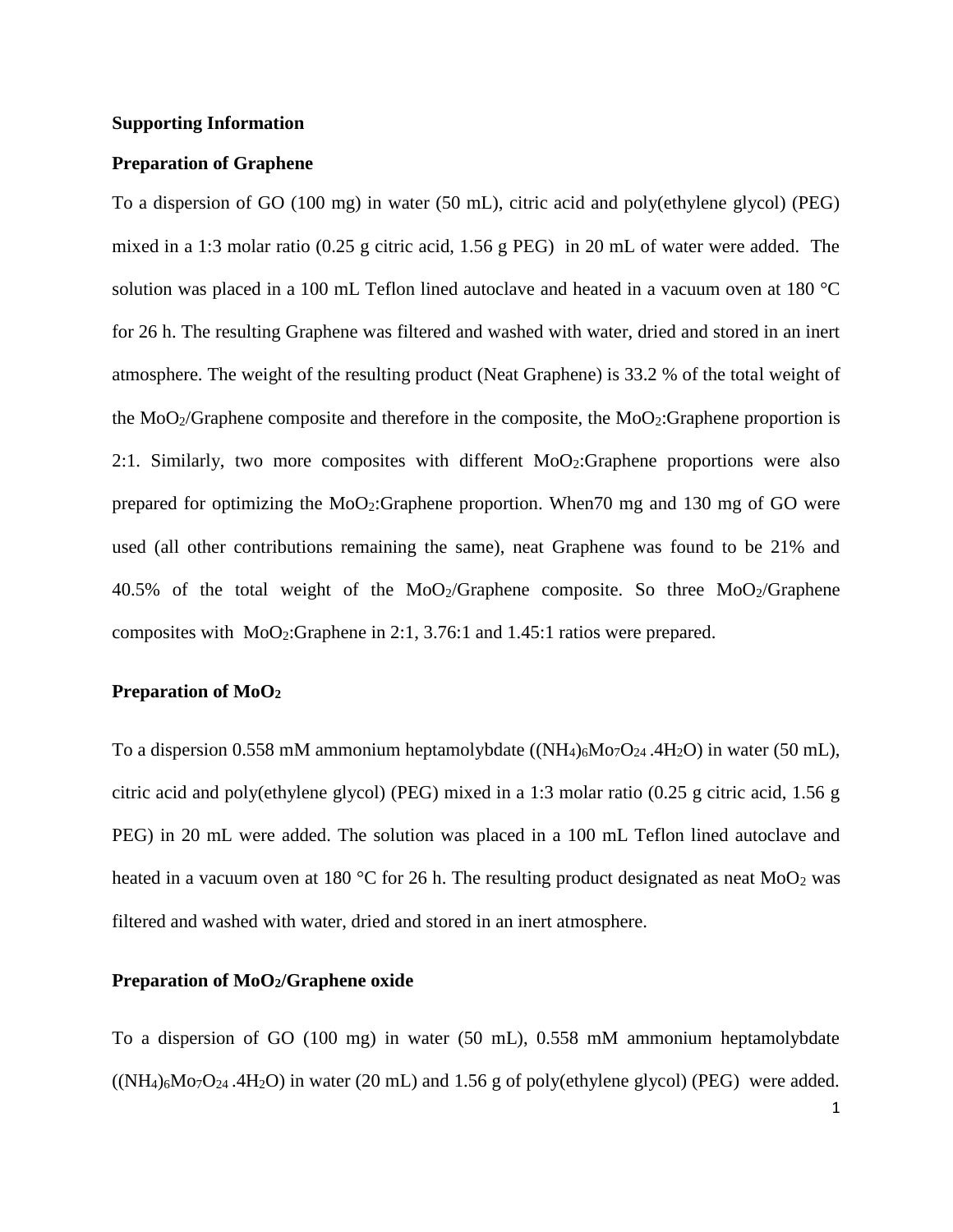The solution was placed in a 100 mL Teflon lined autoclave and heated in a vacuum oven at 180  $\degree$ C for 26 h. The resulting product labeled as MoO<sub>2</sub>/Graphene oxide composite was filtered and washed with water, dried and stored in an inert atmosphere.

# **Calculation of theoretical specific capacity of MoO2/Graphene composite:**

- $\triangleright$  Theoretical specific capacity of MoO<sub>2</sub> = 838 mAh g<sup>-1</sup> (for 4 Li<sup>+</sup> insertion/deinsertion)
- $\triangleright$  Theoretical specific capacity of Graphene = 623 mAh g<sup>-1</sup>

Theoretical specific capacity of  $MoO<sub>2</sub>/Graphene = 66.8 % MoO<sub>2</sub> + 33.2 % Graphene$ 

$$
= 66.8 %* 838 + 33.2 %* 623
$$

$$
= 766.8 \text{ mA} \text{h} \text{ g}^{-1}
$$

The galvanostatic charge-discharge characteristics of the  $MoO<sub>2</sub>/Graphene$  composites with MoO2:Graphene weight ratios of 2:1, 3.76:1 and 1.45:1 are shown below in the Fig. S1. The charge-discharge curves recorded at a current density of 540 mA  $g^{-1}$  (Fig. S1a) for the first cycle of MoO2/Graphene in 2:1, 3.76:1 and 1.45:1 proportions show charge/discharge capacities, respectively, of 703/1455, 535/988 and 552/1094 mAh  $g^{-1}$ . As can be observed from Fig. S1a, the MoO<sub>2</sub>/Graphene composite (2:1) shows a high initial reversible capacity of 700 mAh  $g^{-1}$  and the MoO<sub>2</sub>/Graphene composite (3.76:1) shows an initial capacity of 535 mAh  $g^{-1}$ . The low graphene content in the  $MoO<sub>2</sub>/Graphene$  composite (3.76:1), renders the material less conducting which is responsible for the observed poor capacity. On the other hand, in the  $MoO<sub>2</sub>/Graphene$ composite (1.45:1), the active material  $(MoO<sub>2</sub>)$  concentration is low, which can cause the restacking of graphene layers, and therefore a low capacity  $(552 \text{ mA} \text{h g}^{-1})$  is observed. It is obvious that the  $MoO<sub>2</sub>/Graphene composite (2:1)$ , has an optimal balance of the two components, which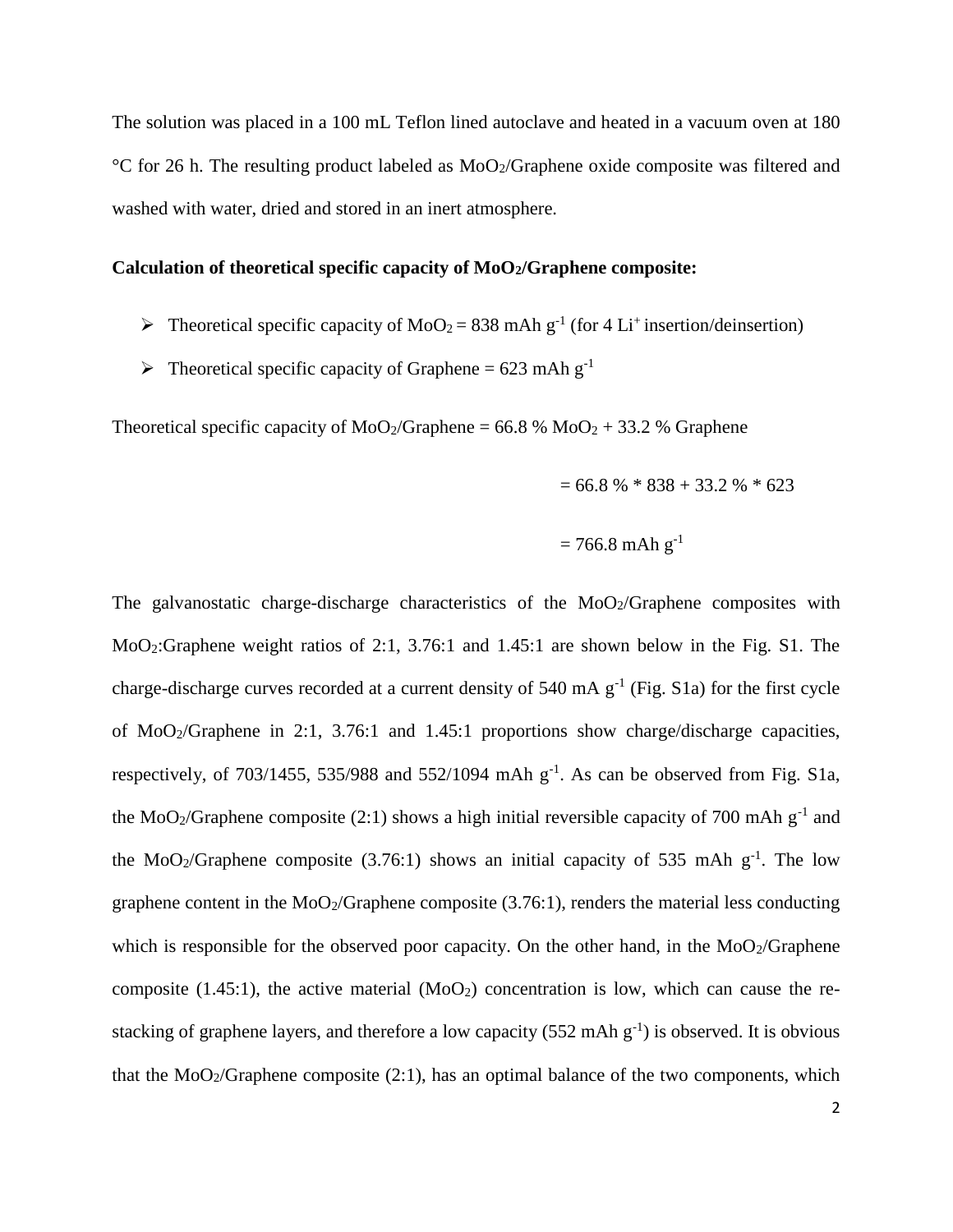results in good electrochemical performance. After 50 cycles the MoO<sub>2</sub>/Graphene composites in 2:1, 3.76:1 and 1.45:1 shows reversible capacities of 760, 575 and 320 mAh  $g^{-1}$  (Fig. S1b).



Fig. S1. (a) Galvanostatic charge-discharge curves of MoO<sub>2</sub>/Graphene composite with different proportions. (b) cyclability of the composites; all curves recorded at a current density of 540 mA  $g^{-1}$ .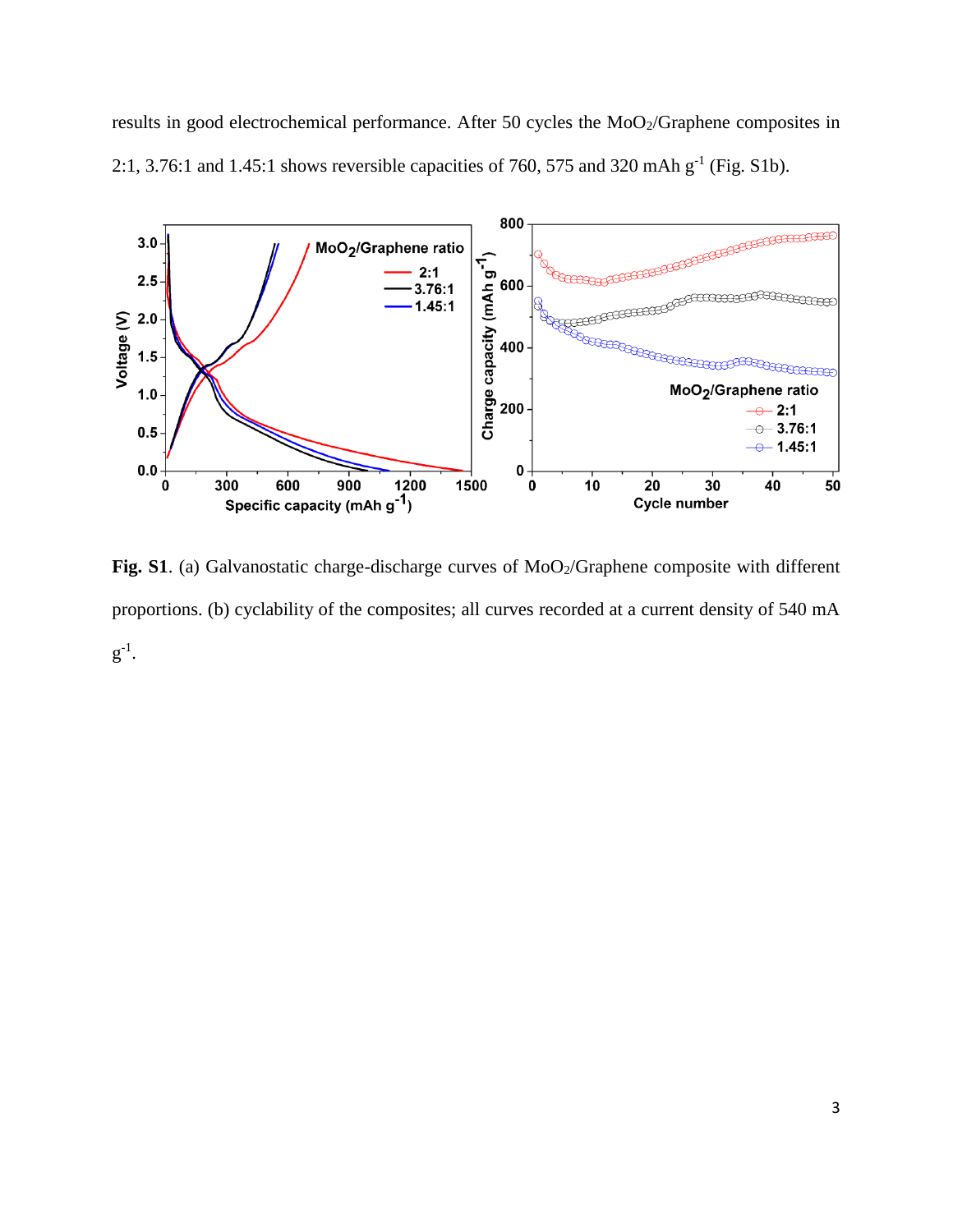

**Fig. S2.** XRD pattern of MoO2/Graphene oxide composite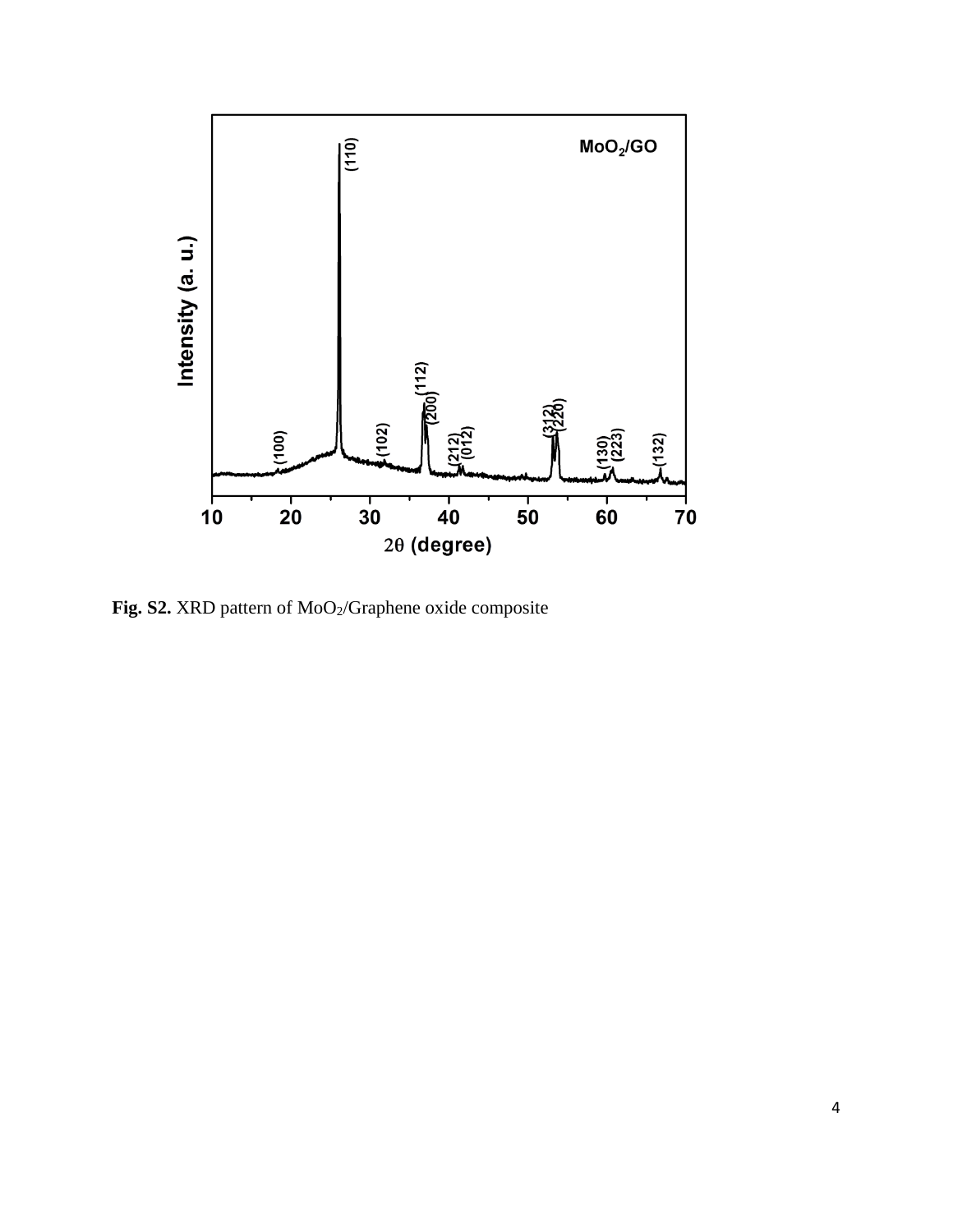

Fig. S3. Galvanostatic charge-discharge curves for the first cycle of Neat MoO<sub>2</sub>, Neat Graphene and MoO<sub>2</sub>/Graphene composite at current densities of 200, 200 and 540 mA  $g^{-1}$ , respectively.



5